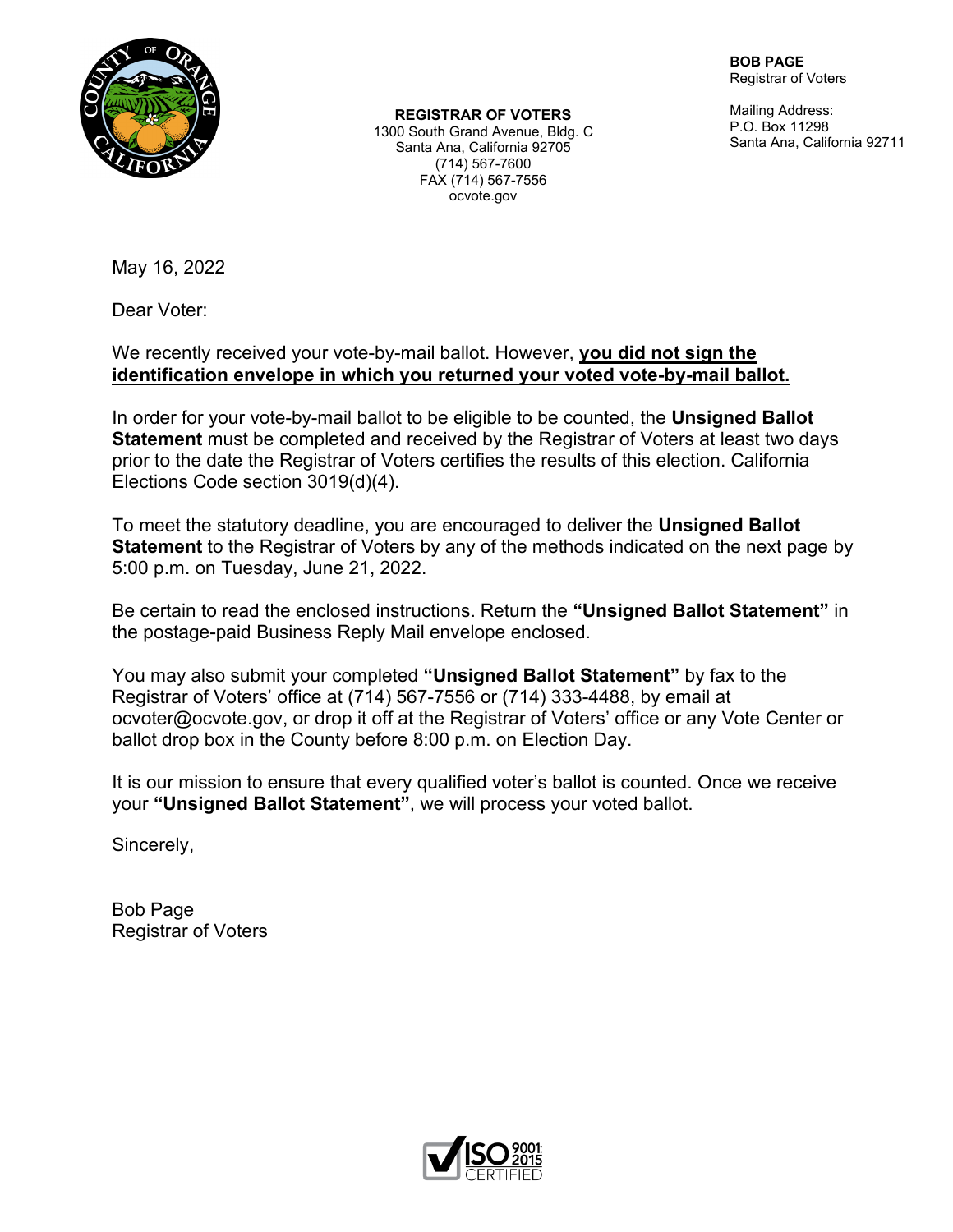

**REGISTRAR OF VOTERS** 1300 South Grand Avenue, Bldg. C Santa Ana, California 92705 (714) 567-7600 FAX (714) 567-7556 ocvote.gov

Mailing Address: P.O. Box 11298 Santa Ana, California 92711

## **"UNSIGNED BALLOT STATEMENT INSTRUCTIONS"**

**IMPORTANT:** Read these instructions carefully before completing the statement. Failure to follow these instructions may cause your ballot not to count.

- 1. In order to ensure that your vote-by-mail ballot will be counted, your statement should be completed and returned as soon as possible so that it can reach the elections official of the county in which your precinct is located before certification.
- 2. You must sign your name on the line above (Voter's Signature).
- 3. Place the statement into the Business Reply Mail envelope provided. Mail, deliver, or have the completed statement delivered to the elections official.
- 4. You may submit your completed statement by:
	- Mail, deliver, or have your completed statement delivered to the Registrar of Voters' office at 1300 South Grand Avenue, Building C, Santa Ana, CA 92705;
	- Fax your completed statement to the Registrar of Voters' office at (714) 567-7556 or (714) 333-4488;
	- Email your completed statement to the Registrar of Voters' office at ocvoter@ocvote.gov; or
	- Deliver your completed statement to any Vote Center or ballot drop box in the County before 8:00 p.m. on Election Day.
- 5. If you have any questions, call the Registrar of Voters' office at (714) 567-7600.